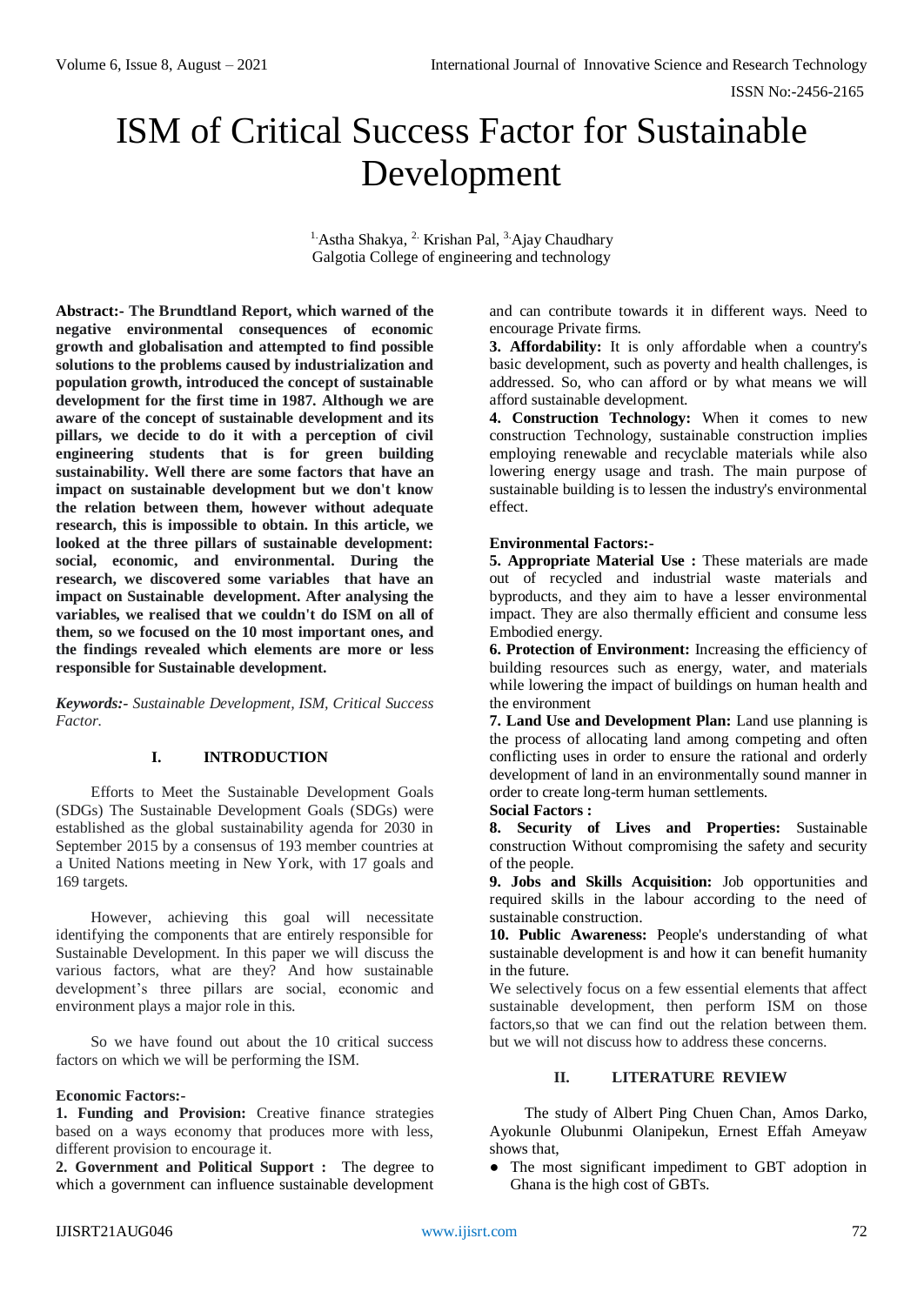- Higher GBT costs are a major impediment not only in Ghana, but also in the United States, Canada, and Australia.
- Government-related, human-related, knowledge-andinformation-related, market-related, and cost-and-riskrelated barriers are the fundamental grouping hurdles.

Another study of Williams and Dair(2010) identified twelve impediments to sustainable construction in England. five of which were,

- Cost
- A lack of customer demand
- A shortage of sustainable materials and products
- A lack of information and awareness
- Insufficient skills

Inadequate building rules, as well as a lack of information and skills, Winston(2007) discovered, are hurdles to sustainable housing development in Ireland.

Meenakshi Sharma(2018) Study shows that,

- For the Indian green building situation, a conceptual 'Green Building Sustainability Model' has been designed.
- Stakeholders have an important role in designing a green building strategic mix for sustainable growth.

Rajesh Attri , Nikhil Dev and Vivek Sharma studies for ISM was also helpful as it explains what role it Will play in identifying the impact of various variables on the Sustainable development,

The ISM method is understandable to a wide range of users in interdisciplinary groups, provides a means of integrating the diverse perceptions of participating groups, can handle a large number of components and relationships typical of complex systems, is heuristic in terms of assessing model formulation adequacy, and leads to insights about system behaviour.

# **III. RESEARCH METHODOLOGY**

Basically, the reviews aimed to identify the various critical success factors responsible for the sustainable development and then categories them into the three main pillars that is Social, Economic, and Environmental. But we Need to measure the impact created by the different success factors( more or less) in order to acquire sustainable development. For this we have taken 10 critical factors which impact sustainable development.

First step was the criteria of selecting the critical factors that are basically research individually in social, economic and environmental fields. Secondly by following some research paper in which there is some data that indicates the impacts of different factors.

Another step was performing the ISM .

**ii)** SSIM

- **iii)** Reachability Matrix
- **iv)** Giving the levels
- **v)** Final table of hierarchy

# **IV. RESULTS**

#### **Step 2: SSIM**

| <b>Critical Factors</b>  |                                           | (10)         | (9)          | (8)          | (7)          | (6)          | (5)          | (4)          | (3)         | (2)          | (1)         |
|--------------------------|-------------------------------------------|--------------|--------------|--------------|--------------|--------------|--------------|--------------|-------------|--------------|-------------|
| (1)                      | <b>Construction Technology</b>            | $\mathbf A$  | V            | $\mathbf{A}$ | V            | $\mathbf{V}$ | $\mathbf{V}$ | $\mathbf{A}$ | A           | $\mathbf{A}$ | $\mathbf 0$ |
| (2)                      | <b>Affordability</b>                      | $\mathbf{A}$ | V            | $\mathbf 0$  | V            | $\mathbf{V}$ | V            | $\mathbf{A}$ | $\mathbf A$ | $\mathbf 0$  |             |
| (3)                      | <b>Funding and Provision</b>              | V            | $\mathbf{V}$ | $\mathbf{V}$ | V            | $\mathbf{V}$ | X            | $\mathbf{A}$ | $\mathbf 0$ |              |             |
| (4)                      | <b>Government &amp; Political Support</b> | X            | V            | V            | $\mathbf{A}$ | V            | $\mathbf A$  | $\mathbf 0$  |             |              |             |
| (5)                      | <b>Protection of Environment</b>          | X            | V            | $\mathbf 0$  | $\mathbf A$  | $\mathbf{A}$ | $\mathbf 0$  |              |             |              |             |
| (6)                      | <b>Appropriate Material Use</b>           | $\mathbf{A}$ | $\mathbf A$  | V            | X            | $\mathbf 0$  |              |              |             |              |             |
| (7)                      | Development Plan & Land Use               | $\mathbf{A}$ | $\mathbf{V}$ | $\mathbf{A}$ | $\mathbf 0$  |              |              |              |             |              |             |
| (8)                      | Jobs Requi. & Skills acquisition          | X            | $\mathbf{V}$ | $\mathbf 0$  |              |              |              |              |             |              |             |
| (9)                      | <b>Security of Lives &amp; Properties</b> | A            | $\Omega$     |              |              |              |              |              |             |              |             |
| (10) Awareness of Public |                                           |              |              |              |              |              |              |              |             |              |             |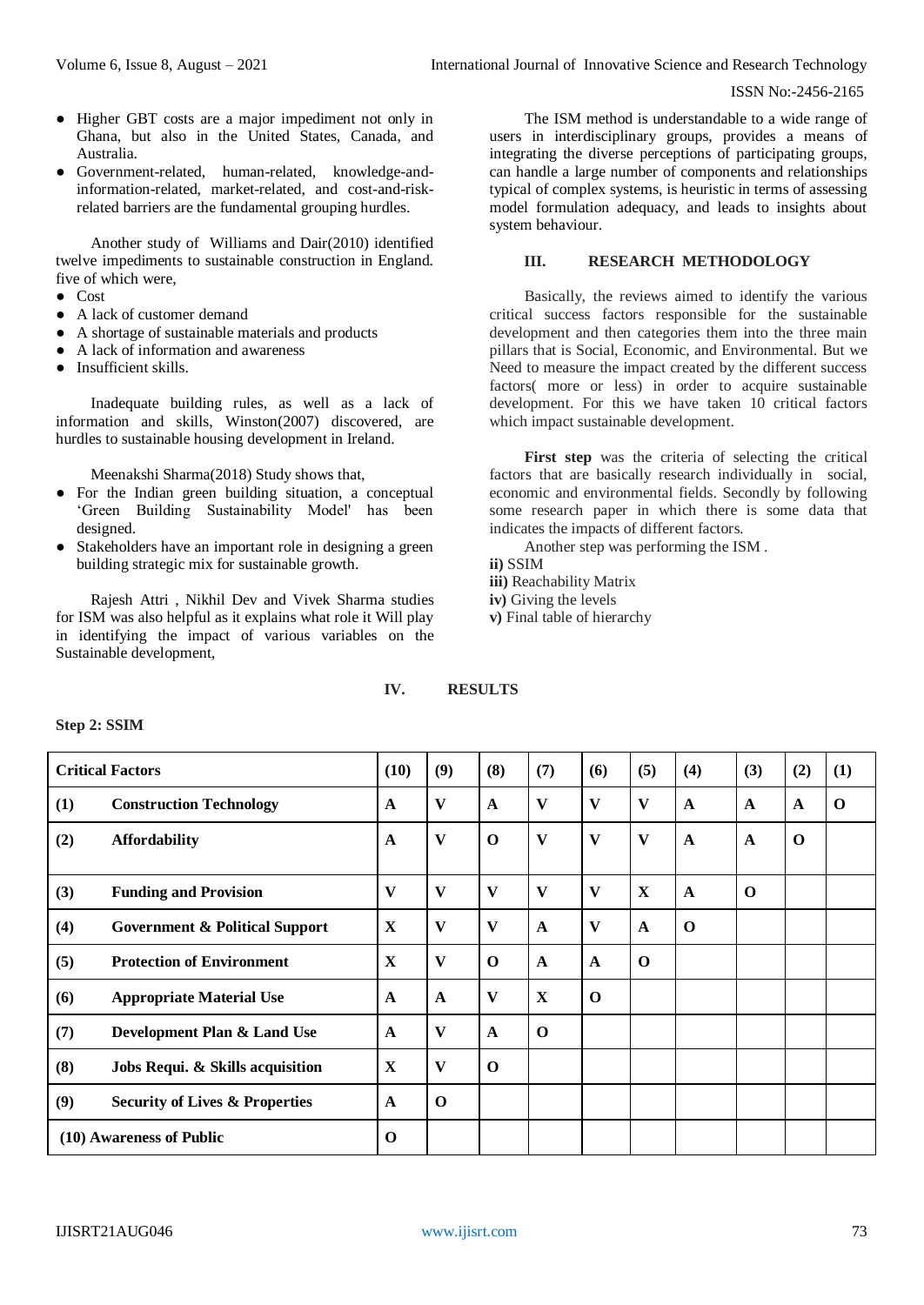# **Step 3: Final Reachability Matrix**

|                            | $\mathbf{1}$     | $\overline{2}$   | 3                | $\overline{\mathbf{4}}$ | 5            | 6            | $\overline{7}$ | 8            | 9      | 10               | <b>Driving Power</b> |
|----------------------------|------------------|------------------|------------------|-------------------------|--------------|--------------|----------------|--------------|--------|------------------|----------------------|
| $\mathbf{1}$               | 1                | $\boldsymbol{0}$ |                  | $\mathbf{1}$            | $\mathbf{1}$ | $\mathbf{1}$ | $\mathbf{1}$   | 1            | 1      | $\overline{0}$   | 8                    |
| $\overline{2}$             | 1                | $\mathbf{1}$     |                  | 1                       | $\mathbf{1}$ | $\mathbf{1}$ | 1              | 1            | 1      | 1                | 10                   |
| $\mathbf{3}$               | $\mathbf{1}$     | $\mathbf{1}$     |                  | $\mathbf{1}$            | $\mathbf{1}$ | $\mathbf{1}$ | $\mathbf{1}$   | 1            | 1      |                  | 10                   |
| $\overline{\mathbf{4}}$    | 1                | $\mathbf{1}$     |                  | $\mathbf{1}$            | $\mathbf{0}$ | $\mathbf{1}$ | 1              | 1            | 1      |                  | 9                    |
| 5                          | $\mathbf{1}$     | $\mathbf{1}$     |                  | $\mathbf{1}$            | $\mathbf{1}$ | $\mathbf{1}$ | $\mathbf{1}$   | 1            | 1      | 1                | 10                   |
| 6                          | 1                | $\boldsymbol{0}$ |                  | $\mathbf{1}$            | $\mathbf{1}$ | $\mathbf{1}$ | $\mathbf{1}$   | 1            | 1      |                  | 9                    |
| $\overline{7}$             | $\mathbf{1}$     | $\mathbf{1}$     | $\mathbf{1}$     | $\mathbf{1}$            | $\mathbf{1}$ | $\mathbf{1}$ | $\mathbf{1}$   | $\mathbf{1}$ | 1      | $\mathbf{1}$     | 10                   |
| $\boldsymbol{8}$           | 1                | $\mathbf{1}$     | $\mathbf{0}$     | $\mathbf{1}$            | $\mathbf{1}$ | $\mathbf{1}$ | $\mathbf{1}$   | 1            | 1      |                  | 9                    |
| $\boldsymbol{9}$           | $\boldsymbol{0}$ | $\mathbf{0}$     | $\boldsymbol{0}$ | $\boldsymbol{0}$        | $\mathbf{1}$ | $\mathbf{1}$ | $\mathbf{1}$   | 1            | 1      | $\boldsymbol{0}$ | 5                    |
| 10                         | 1                | $\mathbf{1}$     |                  | $\mathbf{1}$            | $\mathbf{1}$ | $\mathbf{1}$ | $\mathbf{1}$   | $\mathbf{1}$ | 1      |                  | 10                   |
| <b>Dependence</b><br>Power | 9                | $\overline{7}$   | 8                | 9                       | 9            | 10           | 10             | 10           | $10\,$ | 8                |                      |

# **Step 4: Giving the Levels**

|    | <b>Reachability Set</b> | <b>Antecedent Set</b>         | <b>Intersection Set</b> | <b>Level</b> |
|----|-------------------------|-------------------------------|-------------------------|--------------|
| 1  | 1,3,4,5,6,7,8,9         | 1,2,3,4,5,6,7,8,10            | 1,3,4,5,6,7,8           | $\mathbf{I}$ |
| 2  | 1,2,3,4,5,6,7,8,9,10    | 2, 3, 4, 5, 7, 8, 10          | 2, 3, 4, 5, 7, 8, 10    | III          |
| 3  | 1,2,3,4,5,6,7,8,9,10    | 1,2,3,4,5,6,7,8,10            | 1,2,3,4,5,6,7,8,10      | $\mathbf{I}$ |
| 4  | 1,2,3,4,6,7,8,9,10      | 1,2,3,4,5,6,7,8,10            | 1,2,34,6,7,8,10         | $\mathbf{I}$ |
| 5  | 1,2,3,4,5,6,7,8,9,10    | 1,2,3,5,6,7,8,9,10            | 1,2,3,5,6,7,8,9,10      | III          |
| 6  | 1,3,4,5,6,10            | 1, 2, 3, 4, 5, 6, 7, 8, 9, 10 | 1,3,4,5,6,10            | I            |
| 7  | 1,2,3,4,5,6,7,8,9,10    | 1, 2, 3, 4, 5, 6, 7, 8, 9, 10 | 1,2,3,4,5,6,7,8,9,10    | Ι            |
| 8  | 1,2,4,5,6,7,8,9,10      | 1,2,3,4,5,6,7,8,9,10          | 1,2,4,5,6,7,8,9,10      | I            |
| 9  | 5,6,7,8,                | 1,2,3,4,5,6,7,8,9,10          | 5,6,7,8                 | I            |
| 10 | 1,2,3,4,5,6,7,8,9,10    | 2, 3, 4, 5, 6, 7, 8, 10       | 2, 3, 4, 5, 6, 7, 8, 10 | III          |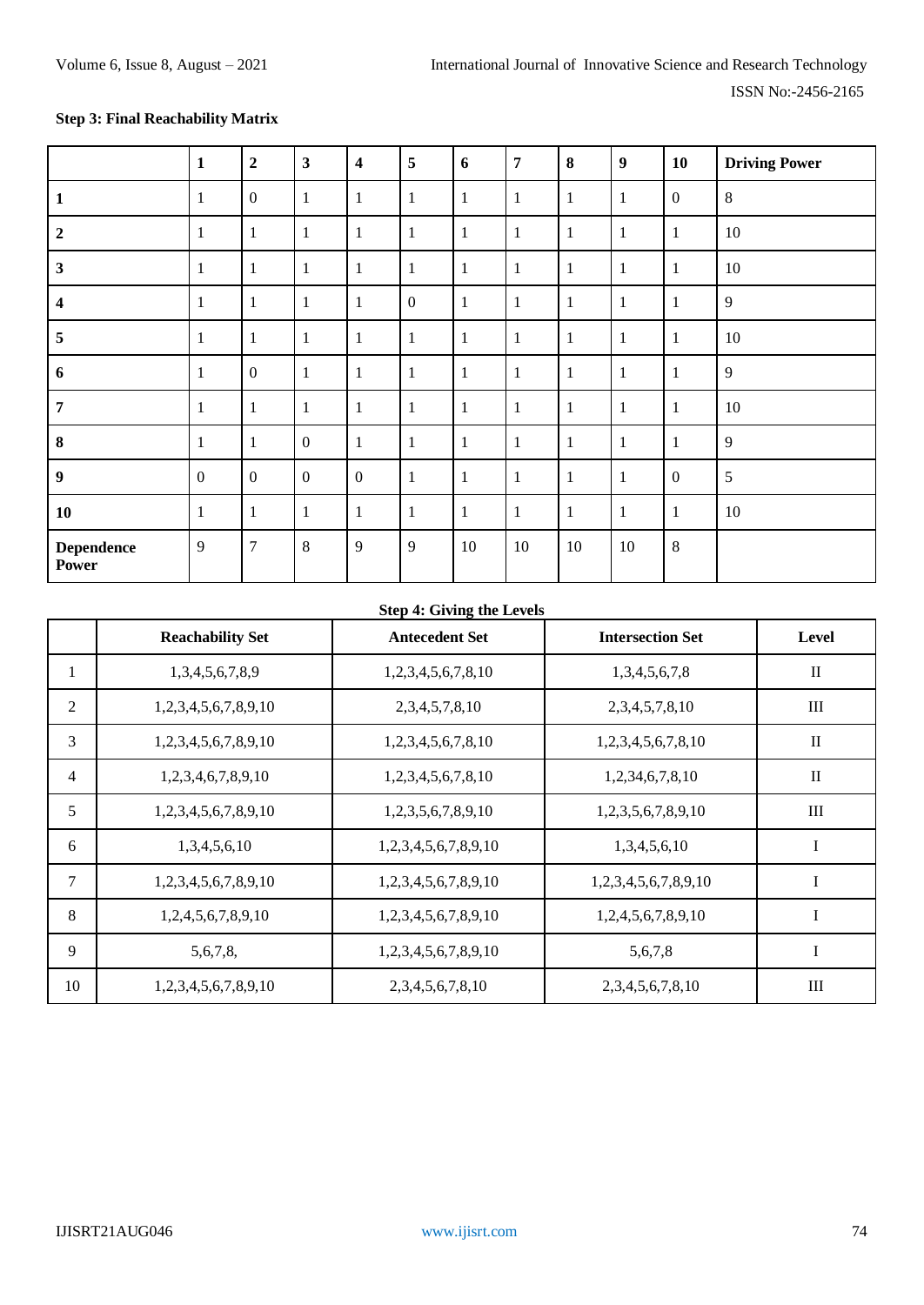## **Step 4: Final order or Hierarchy**



# **V. CONCLUSION**

While the aim of sustainable development is unquestionably important, the issues and solutions are both unique and intertwined in their own ways. Among the above mentioned 10 essential success elements, we discovered that cost, environmental protection, and public awareness are the foundations for long-term building sustainability.As a result, we must continue to focus on these three variables. Aside from that, construction technology, funding and availability, and government and political backing are the elements that have a little less but still significant influence on the face of sustainable building.

Finally, the variables whose influence is reliant on other aspects include Security of Lives, Appropriate Material Use, Development Plan and Land Use, and Job & Skills Acquisition. So, in order to work on the Core Factors of Sustainable Building, we need to have adequate information and resources for the basics of sustainable construction.

However, in some studies it is suggested that developing countries need to be more focused on this sustainable development issue as a whole, not only the sustainable construction , because contribution toward sustainable construction is only possible when there is no poverty, no health issue etc. developing countries have a long way to go for sustainable development. Also there is an issue of involving the government in this matter, Government plays a major role in this.

## **REFERENCES**

- [1]. Sustainable Development Goals (SDGs)-Challenges for India,January 2018,Indian Journal of Public Health Research and Development 9(3):1 DOI:10.5958/0976- 5506.2018.00172.9
- [2]. Interpretive Structural Modelling (ISM) approach: An Overview Rajesh Attri1 , Nikhil Dev1 and Vivek Sharma2
- [3]. Affordable construction towards sustainable buildings: review on embodied energy in building materials Luisa F Cabeza1 , Camila Barreneche1,2 , Laia Miro´ 1 , Monica Martı´nez2 , A Ine´ s Fernandez 2 and Diana Urge-Vorsatz 3 2016-027
- [4]. TheaffordabilityoftheSustainableDevelopmentGoals:A myth or Reality? PatimaChongcharoentanawat,KaleabKebedeHaile,Bart KleineDeters,TamaraAntoinetteKoolandVictorOseiKw adwo
- [5]. Economic, social, and environmental sustainability in development theory and urban planning practice A. D. BASIAGO\* P.O. Box 4222, Chatsworth, CA 91313- 4222, USAThe Environmentalist 19, 145]161 1999 Ž . Q 1999 Kluwer Academic Publishers, Boston. Manufactured in the Netherlands
- [6]. Vivian W.Y. Tam, Khoa N. Le School of Computing, Engineering and Mathematics, Western Sydney University, Penrith, NSW, Australia College of Civil Engineering, Shenzhen University, Shenzhen, P.R. China
- [7]. THE ROLE OF GOVERNMENTS AND GREEN BUILDING COUNCILS IN CITIES' TRANSFORMATION TO BECOME SUSTAINABLE: CASE STUDIES OF HONG KONG (EAST) AND VANCOUVER (WEST) AILIN IWAN & KENNETH K.Y. POON Philia Earth Limited, Hong Kong (SAR).
- [8]. Financing and Contracting Sustainable Construction Innovative Approaches Preliminary Report on Funding and finance sources Use of energy performance contracting, public-private partnerships and concessions March 2011
- [9]. Skills and Occupational Needs in Green Building 2011International Labour Office • Geneva EUropean commission
- [10]. Awareness, Attitudes and Perception of Green Building Practices and Principles in the Zambian Construction Industry Mutinta Sichali, Luke John Banda University of Zambia, Department of Environmental Health, Lusaka, Zambia